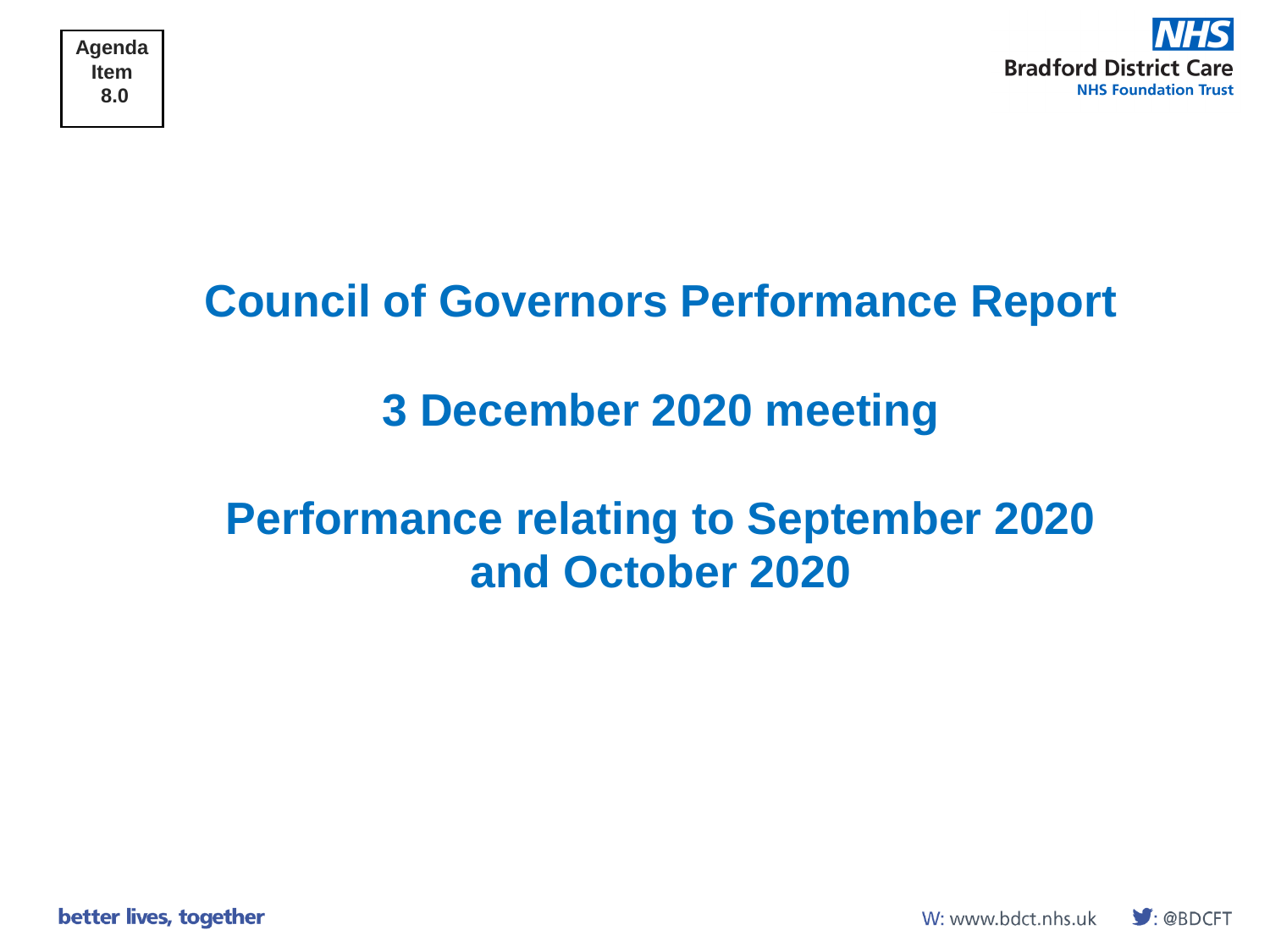## **Overview and Recommendations**



**Bradford District Care NHS Foundation Trust** 

- The purpose of the performance report is to assist the Council of Governors in seeking assurance against the Trust's performance and progress in delivery of a broad range of key targets and indicators.
- In March 2020, the Board approved a proposal for the Board, its Committees and associate sub-groups to use a consistent data pack containing high level dashboards supported by individual data charts to support assurance activity across the organisation. The changes form part of the continued development of the Trust's performance management framework.
- The Council of Governors dashboard uses selected slides from the Board Integrated Performance Report. It is proposed that a Council of Governors sub-group consider the new Board Integrated Performance Report to select the most appropriate content for a revised Council of Governors Performance Report.

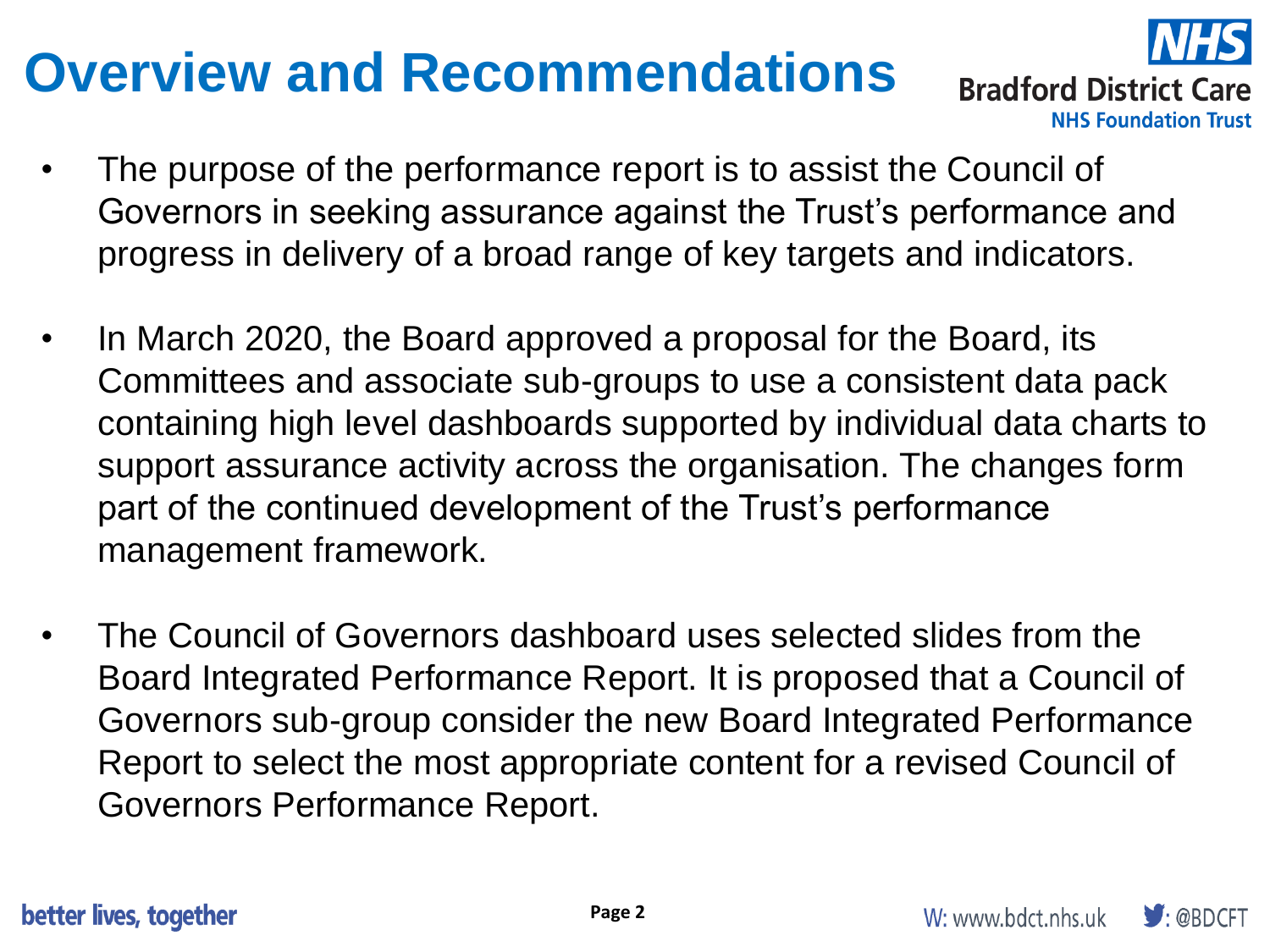## **Key Themes – Sept and Oct 2020**



Ongoing impact of COVID-19 on:

- **inpatient mental health acuity** (resulting in high levels of incidents involving managing violence and aggression and an increase in the number of episodes of full physical intervention), occupancy, associated inpatient staffing pressures and increased use of acute adult and Psychiatric Intensive Care Unit beds.
- **workforce** sickness absence due to COVID-19; long term sickness recorded as anxiety, stress and depression; other COVID related absences, for example staff needing to self-isolate; working time directive breaches.

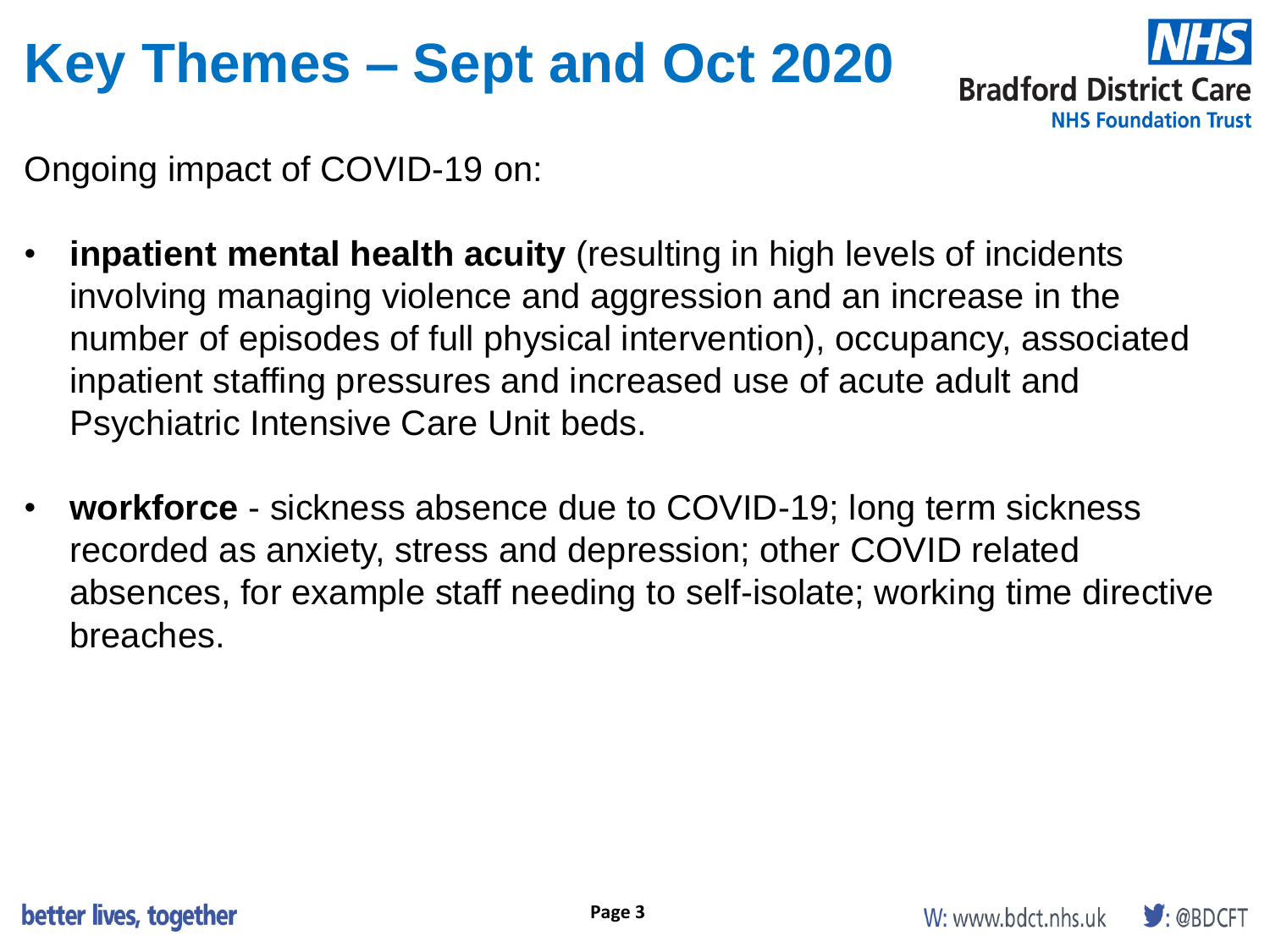## **Quality and Safety Committee**



### **Workforce: Supervision**

- A clinical supervision task and finish group commenced in September, consisting of senior clinical leaders. Compliance with the clinical supervision policy has increased from 18.5% in June to 34.8% in October but remains significantly below the Trust target of 80%. The following actions are underway in November and December:
	- Administrator commencing 23 November to triangulate locally recorded team data with recording on Electronic Staff Record (ESR) and input any missing records;
	- Launch of the clinical supervision toolkit via web links and a short video. This will include the staff guide to inputting on ESR, the updated supervision format, appraisal and policy, and how to access the clinical supervisor register;
	- Deputy Director of Nursing and General Managers are meeting weekly to review the ESR business intelligence reports being developed to provide oversight and assurance of compliance against target.

### **Incidents**

The Trust experienced increased levels of incidents involving managing violence and aggression from March 2020 onwards. Consequently, a task and finish group was commissioned to review these by Patient Safety and Learning Group, with learning brought to the 28 August meeting of the group. No themes or trends were identified within wards or teams. Despite the increase in the number of full physical interventions, a decrease in the number of allegations against staff was observed.

better lives, together

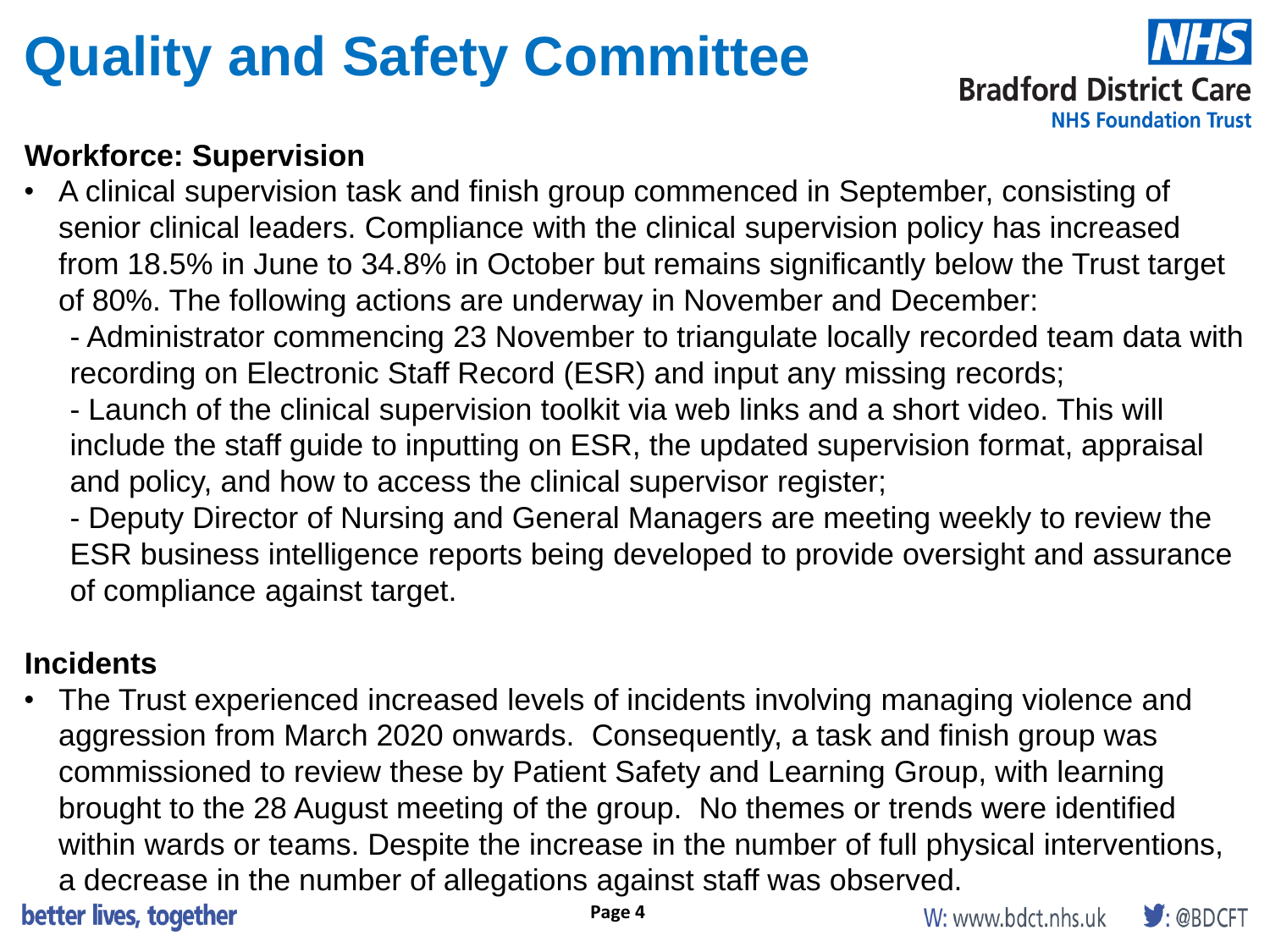### **are Trust Way Are**



| Clinical Supervision policy has been reviewed to clarify different kinds of<br>Change to the baseline measure<br>Mandatory requirement for ESR<br>Shows<br>and the staff groups included<br>to record clinical supervision -<br>supervision / staff groups to be included.<br>cumulative levels<br>shows different compliance level<br>low number of records currently<br>of clinical | <b>Detail</b> | What does the chart say?     | <b>Issues</b>             | <b>Actions / Mitigation / Forward view</b>                                   |
|---------------------------------------------------------------------------------------------------------------------------------------------------------------------------------------------------------------------------------------------------------------------------------------------------------------------------------------------------------------------------------------|---------------|------------------------------|---------------------------|------------------------------------------------------------------------------|
| from local records. Administrator commencing 23 November to triangulate<br>Unclear regarding criteria for<br>locally recorded team data with recording on ESR and input any missing<br>recording as clinical supervision.<br>records.<br>.                                                                                                                                            | supervision   | to that previously reported. | recorded, but increasing. | High levels of compliance reported at service daily lean management meetings |

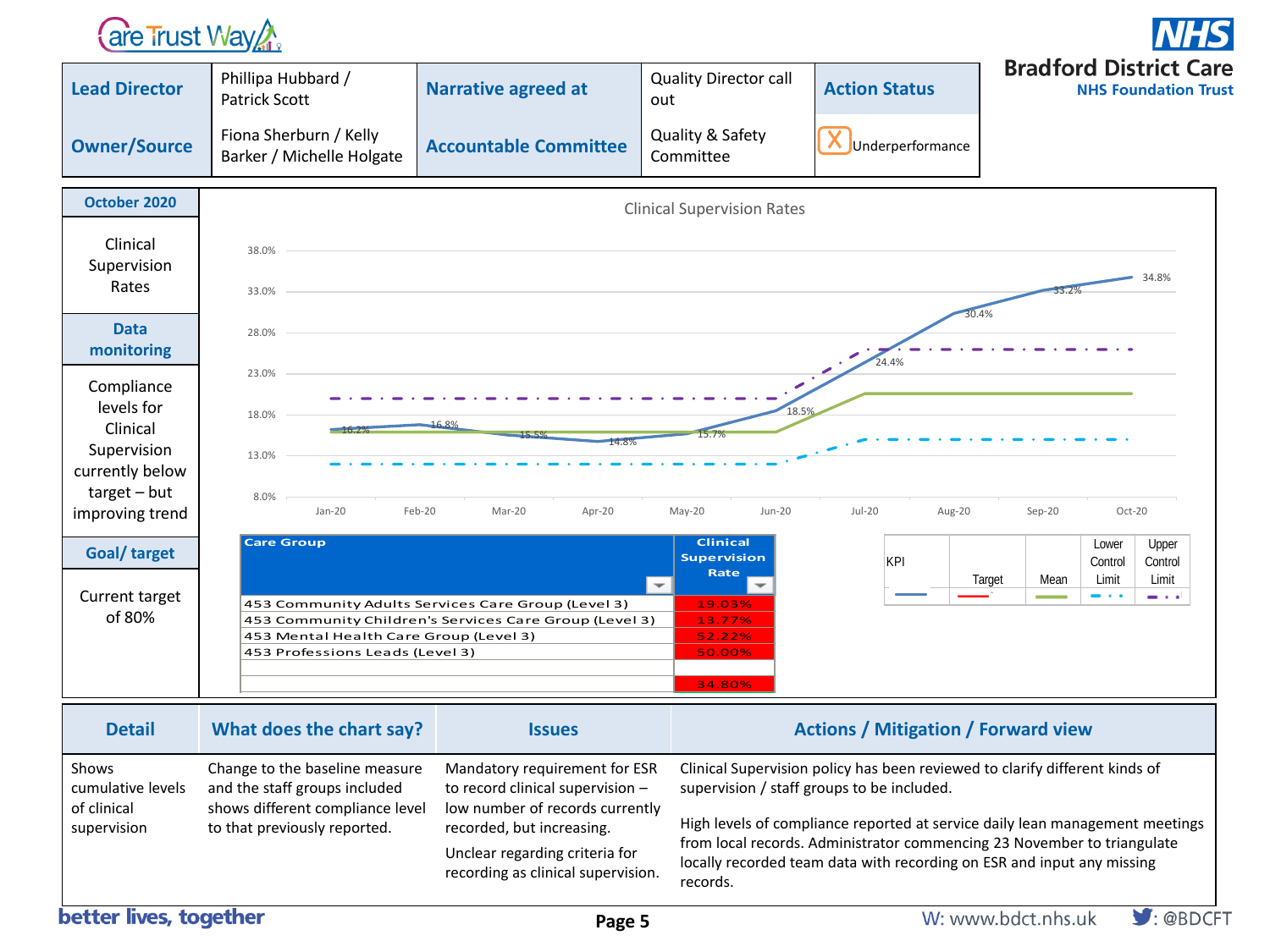

**Bradford District Care** 

**NHS Foundation Trust** 

| <b>Lead Director</b> | <b>Phil Hubbard</b> | Narrative agreed at          | Quality Director call out   Action Status |                  | I DI GV |
|----------------------|---------------------|------------------------------|-------------------------------------------|------------------|---------|
| <b>Owner/Source</b>  | <b>Greg Sawiuk</b>  | <b>Accountable Committee</b> | <b>Quality &amp; Safety</b>               | underperformance |         |



| <b>Detail</b>                         | What does the<br>chart say?                                                                             | <b>Issues</b> | <b>Actions</b> | <b>Mitigation</b>                            | <b>Forward view</b> |
|---------------------------------------|---------------------------------------------------------------------------------------------------------|---------------|----------------|----------------------------------------------|---------------------|
| Total number of<br>incidents reported | The high level of<br>incidents involving<br>violence and<br>aggression has<br>been steady in<br>October |               |                | All incidents<br>continue to be<br>monitored |                     |

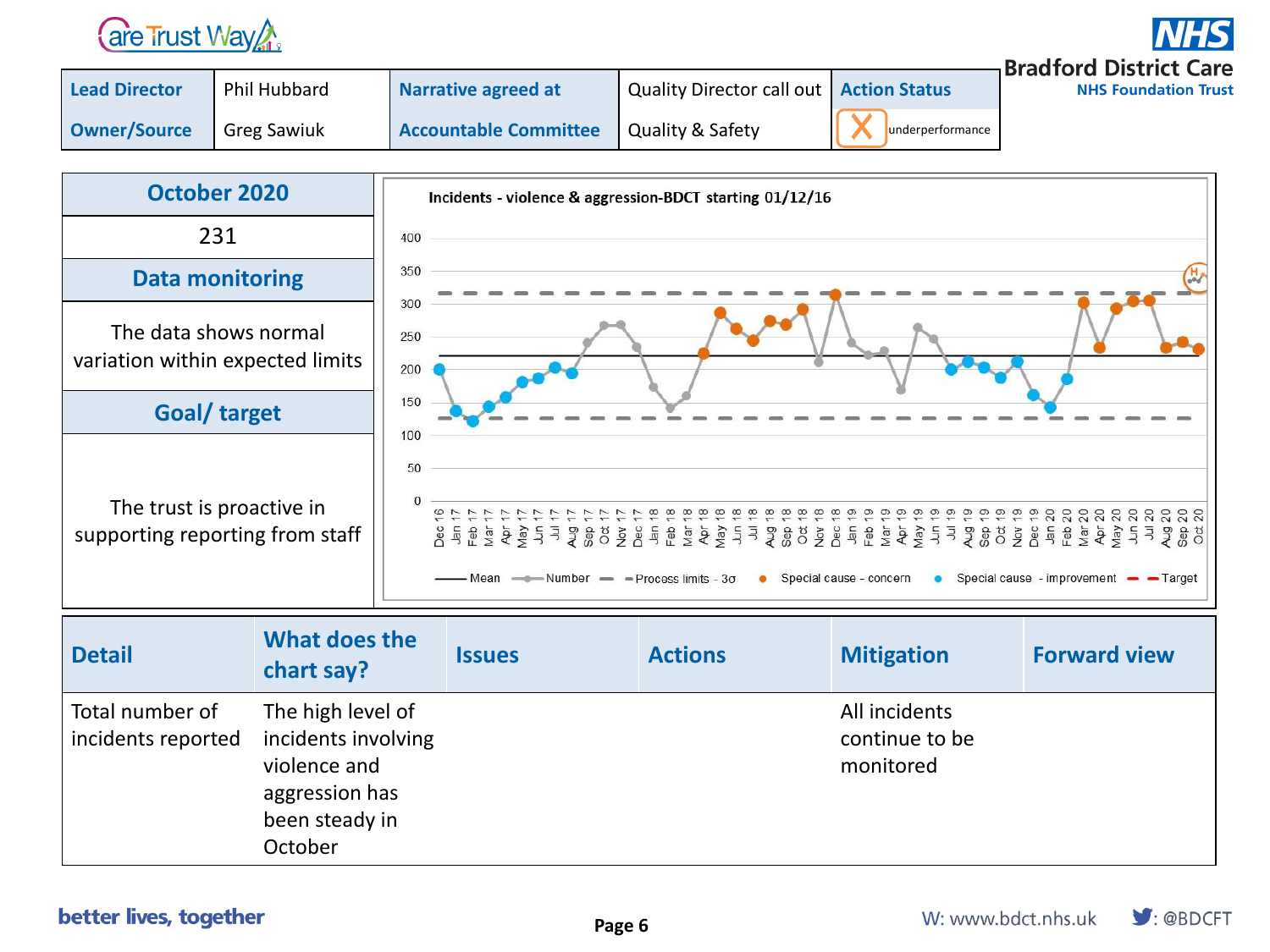# **Mental Health Legislation Committee INTE**



**NHS Foundation Trust** 

- The Committee data pack advises a watching brief for Mental Health Act metrics and incident data. In May, June and July 2020 the numbers of new Section 2s were higher than the prior 6-month generally downward trend, resulting from high demand for beds, high levels of acuity and a greater proportion of admissions of individuals previously unknown to mental health services. The number of new Section 2s returned to near or below the mean in August and September 2020.
- COVID-19 restrictions continue to impact patients and staff significantly. There has been an increase in the number of episodes of full physical intervention, with June, July, August and September 2020 exceeding the upper control limit. However there has not been a corresponding increase in episodes of prone restraint or episodes of seclusion, and incidents of rapid tranquilisation remain within expected levels.



better lives, together

 $\bigtriangledown$ : @BDCFT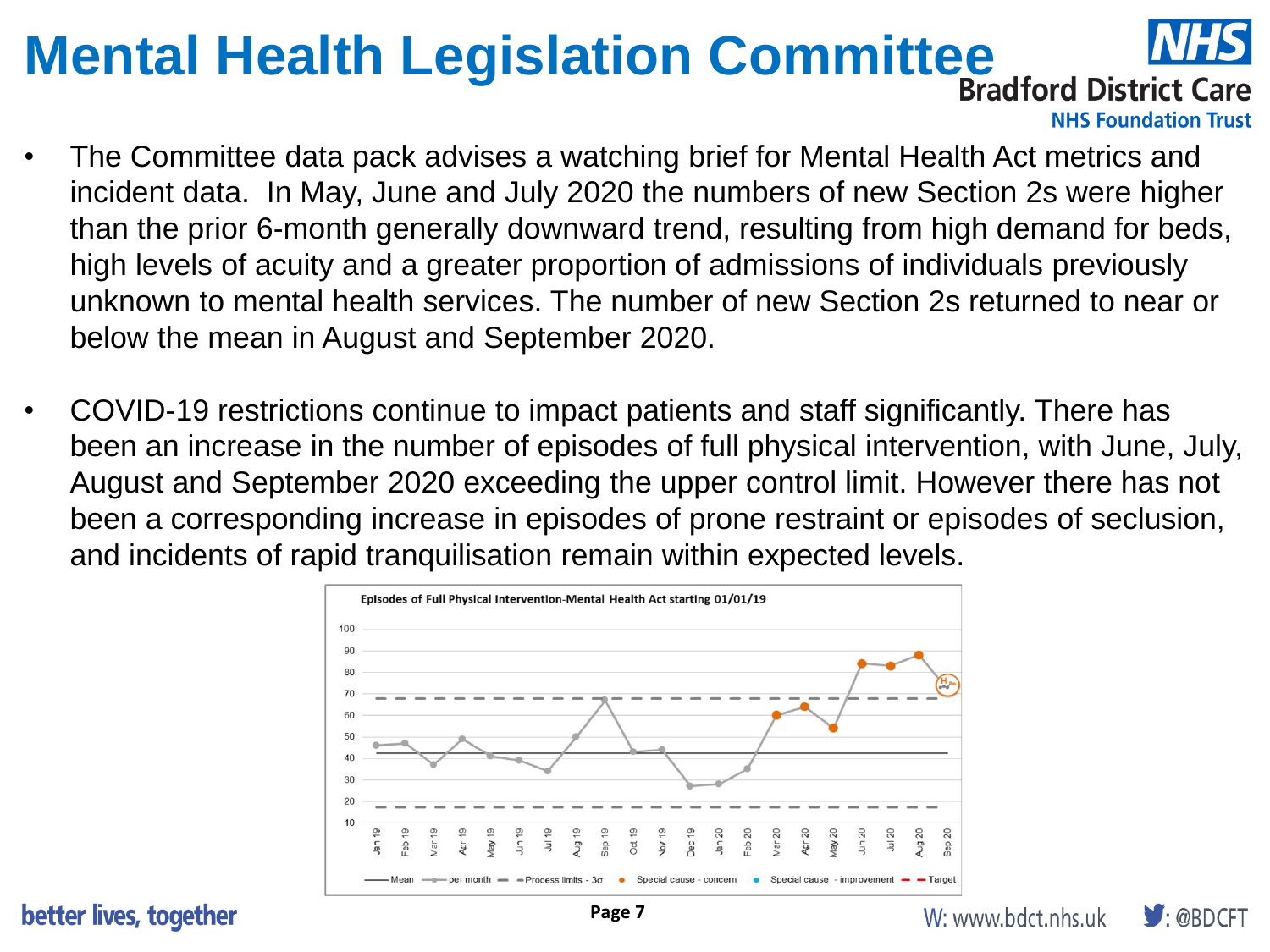# **Workforce and Equality Committee**



**NHS Foundation Trust** 

### **Mandatory and Role Specific Training**

- As part of the Trust's COVID-19 response, mandatory and role specific training compliance expiry dates were extended by six months to 30 September 2020. In October 2020, Trust-wide compliance is 97.72%, with only two of the 41 training elements below target:
	- Immediate Life Support: increased courses arranged from January 2021
	- Level 2 Certificate in Food: revised system for recording of eLearning

### **Sickness Absence**

Sickness absence rates remain above the Trust's 4% target but within normal variation (August 4.7%, September 4.5%, October 6.2%). The majority of cases continue to be attributable to long-term sickness, with increased number of cases recorded as anxiety, stress and depression, as well as a significant increase in October in staff off sick due to COVID-19. A detailed review of sickness hotspots aligned to the impact of COVID-19 on service delivery will report in January. This will highlight any emerging patterns (including where anxiety of returning to work environments is a factor) and identify areas where support additional to the Trust's existing and expanded wellbeing offer is required.

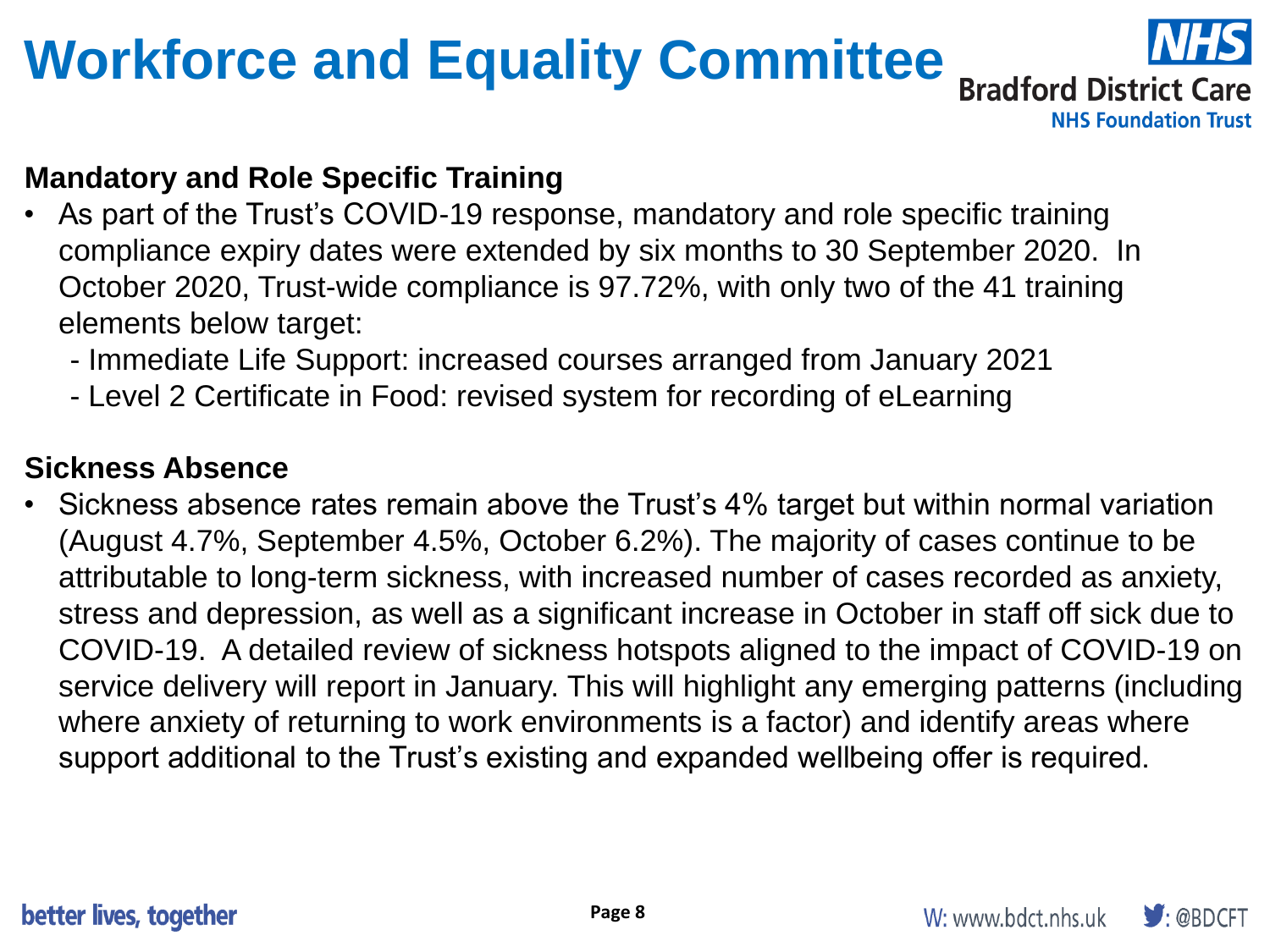# **Finance, Business and Investment Committee**



**Bradford District Care** 

**NHS Foundation Trust** 

### **Financial Performance**

- Temporary national finance arrangements were in place to reimburse reasonable additional COVID-19 costs to the end September 2020. The Trust has recovered £4,020k through COVID revenue cost claims.
- The financial settlement for October 2020 to March 2021 reflects a change from a 'top up to breakeven' approach to 'fixed financial allocations', including a COVID allocation of £3,972k. Managing costs within the fixed allocations will be a key focus for the second half of the year.

#### **Out of Area Placements**

The Trust experienced unusually low occupancy in the first weeks of the pandemic across all acute and older adult mental health inpatient wards. However occupancy and acuity increased to a significant extent, and has remained elevated, most notably within the adult acute pathway. This, alongside actions to ensure infection prevention and control, has increased out of area placements.

#### **Community Dental Service Waiting Times**

• Community Dental Service faces unprecedented challenges, including constraints on capacity to make dental surgeries 'COVID secure', with a growing number of patients on the service's waiting list. The resumption of the hospital operating lists is dependent on the reset plans at Bradford Teaching Hospitals NHS Foundation Trust and Airedale NHS Foundation Trust. Following discussion with NHS England as the commissioner and with the support of the ethics advisory group and Clinical Board, Senior Leadership Team agreed to restrict access to some patient groups for initial period of 3 months from November 2020. better lives, together

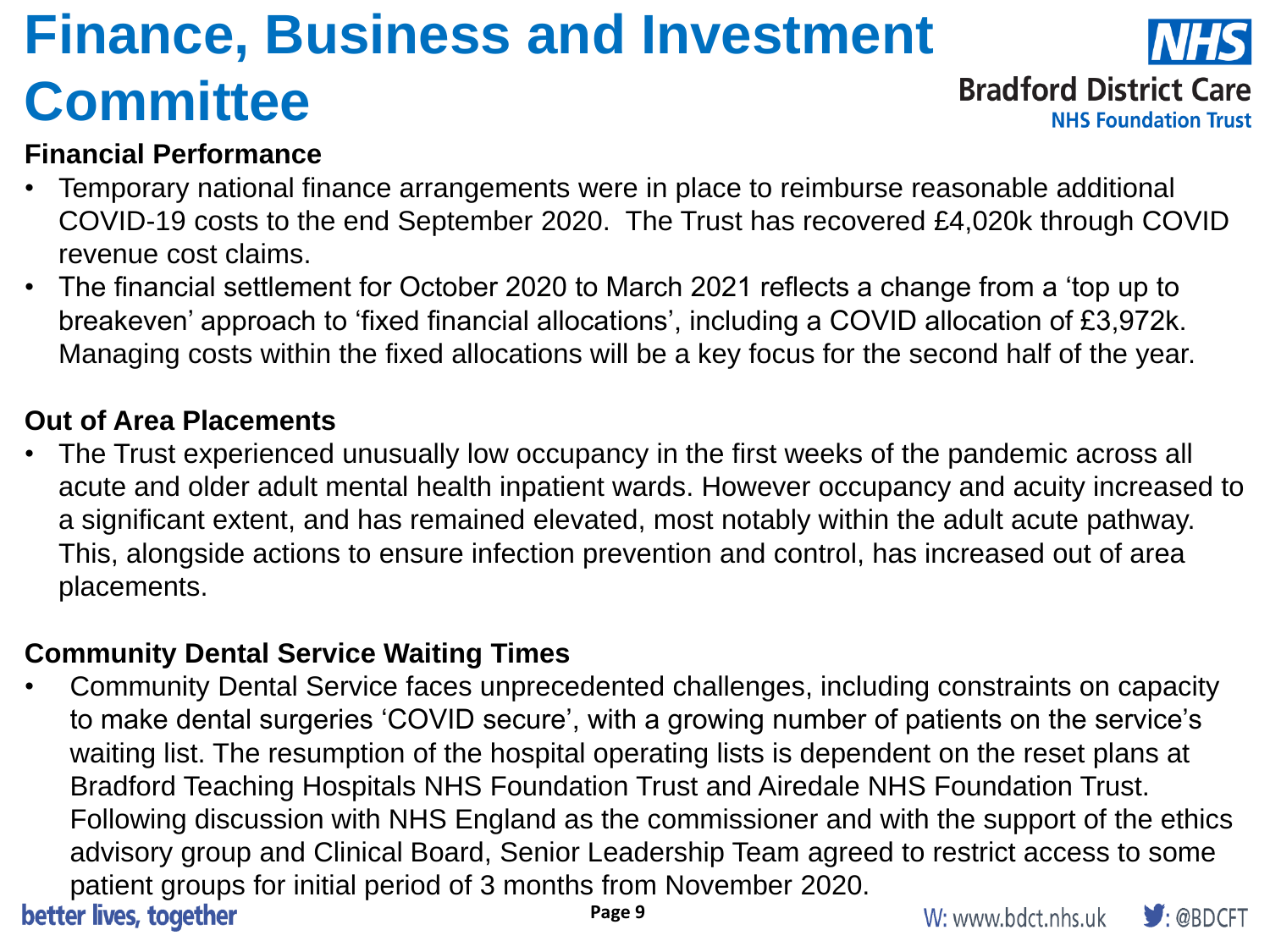

| <b>Lead Director</b> | <b>Patrick Scott</b> | Narrative agreed at                           |                                                      | <b>Action Status</b> |
|----------------------|----------------------|-----------------------------------------------|------------------------------------------------------|----------------------|
| Owner/Source         |                      | Business Intelligence   Accountable Committee | Finance, Business and<br><b>Investment Committee</b> | Underperformance     |

| <b>Quarter 3</b>                                                                                                                                |                                                                                                                                      | Period            | Target              | Actual                                                       |                                                                                     | Inappropriate Out of Area Placements - Bed days<br>Monthly figure                                                                                                                               |                                                           |                                                                                                                                                                           |
|-------------------------------------------------------------------------------------------------------------------------------------------------|--------------------------------------------------------------------------------------------------------------------------------------|-------------------|---------------------|--------------------------------------------------------------|-------------------------------------------------------------------------------------|-------------------------------------------------------------------------------------------------------------------------------------------------------------------------------------------------|-----------------------------------------------------------|---------------------------------------------------------------------------------------------------------------------------------------------------------------------------|
| 584 (October)                                                                                                                                   |                                                                                                                                      | Q1                | 928                 | 888                                                          |                                                                                     |                                                                                                                                                                                                 |                                                           |                                                                                                                                                                           |
| <b>Data monitoring</b>                                                                                                                          |                                                                                                                                      | Q2                | 973                 | 1361                                                         | 700                                                                                 |                                                                                                                                                                                                 |                                                           | 584                                                                                                                                                                       |
| Performance remains significantly<br>above the target                                                                                           |                                                                                                                                      | Q <sub>3</sub>    | 595                 | 584<br>(Oct)                                                 | 600<br>476<br>441<br>500<br>350<br>322<br>400                                       |                                                                                                                                                                                                 | 480<br>404                                                |                                                                                                                                                                           |
| Goal/ target                                                                                                                                    |                                                                                                                                      | Q4                | 595                 |                                                              | 235 214 208 239<br>300<br>215 215<br>191<br>166<br>$-121 - 152$<br>140<br>200<br>81 |                                                                                                                                                                                                 |                                                           |                                                                                                                                                                           |
| Q1928<br>Q2 973<br>Q3 595<br>Q4 595                                                                                                             |                                                                                                                                      |                   |                     |                                                              | 100<br>$\bigcap$<br><b>A</b> pril                                                   | May 19 write with pues carp decid parts decid varib capp parts parts would write with<br>Adult Acute                                                                                            | <b>EXECUPATE:</b> PICU <b>CONTENT</b> Inappropriate Month | Aug-20<br>Sepi20                                                                                                                                                          |
| <b>What does the chart</b><br><b>Detail</b><br>say?                                                                                             |                                                                                                                                      |                   | <b>Issues</b>       |                                                              |                                                                                     | <b>Actions</b>                                                                                                                                                                                  | <b>Mitigation</b>                                         | <b>Forward view</b>                                                                                                                                                       |
| Inappropriate out of<br>area placements for<br>adult mental health<br>$s$ ervices – number of<br>bed days patients<br>have spent out of<br>area | <b>Adult acute:</b><br>23 patients out of<br>area in October (466<br>bed days).<br><b>Psychiatric Intensive</b><br>Care Unit (PICU): | 9 patients out of | wards.<br>capacity. | High levels of acuity<br>on adult acute<br>isolation on ward | COVID-19 - Impact of                                                                | Rapid work is underway<br>on the Care Closer to<br>Home adult mental<br>health pathway. This<br>includes the continued<br>development of<br>intensive home<br>treatment and<br>community mental |                                                           | Inappropriate out of<br>area bed days (adult<br>acute and PICU)<br>remain elevated into<br>November reflecting<br>actions to maintain<br>COVID-safe ward<br>environments. |